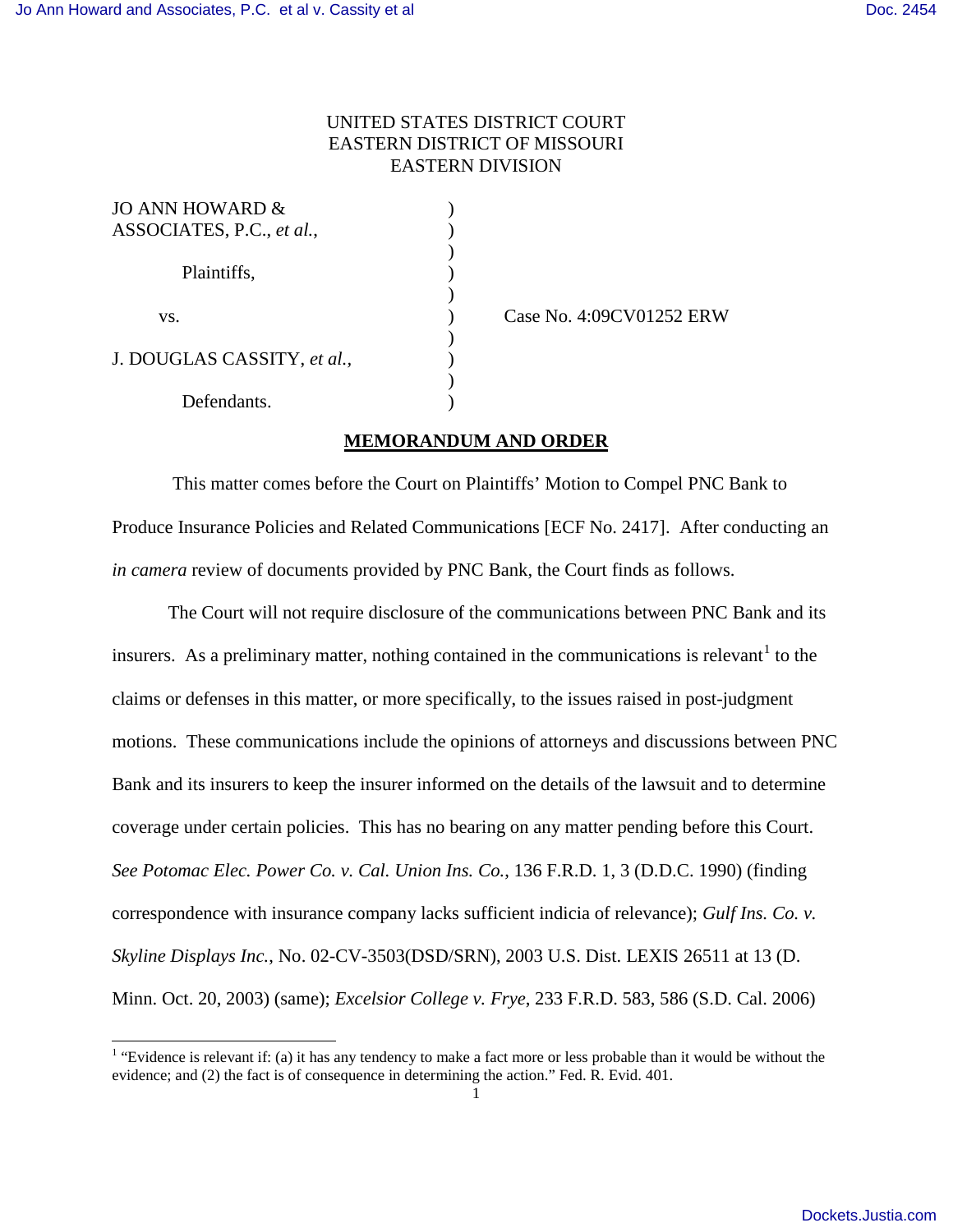(same). Further, many of the communications are protected by attorney-client privilege or the work-product doctrine.

Missouri has recognized an insurer-insured privilege which falls within the attorneyclient privilege. *State ex rel. Cain v. Barker*, 540 S.W.[2](#page-1-0)d 50, 53 (Mo. en banc 1976).<sup>2</sup> However, it requires an existing insured-insurer relationship, where the insurer is obligated to defend and indemnify the insured and the insured is obligated to report covered incidents to the insurer. *May Dep't Stores Co. v. Ryan*, 699 S.W.2d 134, 136 (Mo. Ct. App. 1985); *see also Barker*, 540 S.W.2d at 5[3](#page-1-1). While the Court believes the policy<sup>3</sup> behind the insurer-insured privilege extends to situations such as this where an insured is required to report a covered incident to the insurer, it declines to extend the insurer-insured privilege beyond the boundaries set by the Missouri state courts when it is not necessary to do so.

For those communications protected by attorney-client privilege, generally a party waives attorney-client privilege if communications are shared with a third party. However, there is no waiver "where the third party shares a common interest in the outcome of the litigation and where the communication in question was made in confidence." *Lipton Realty, Inc. v. St. Louis Housing Authority*, 705 S.W.2d 565, 570 (Mo. Ct. App. 1986).<sup>[4](#page-1-2)</sup> It is undeniable the communications were made in confidence as both PNC and the insurer signed confidentiality agreements. PNC and its insurer also share a common interest in the outcome of the litigation.

-

<span id="page-1-0"></span> $2^2$  Federal Rule of Evidence 501 states "in a civil case, state law governs privilege regarding a claim or defense for which state law supplies the rule of decision." Missouri laws on privilege govern in this case.

<span id="page-1-1"></span><sup>3</sup> There are two justifications for the insurer-insured privilege recognized by Missouri courts. *State ex rel. L.Y. v. Davis*, 723 S.W.2d 74, 75 (Mo. Ct. App. 1986). First, the communication is made to the insurer for the purpose of transmitting it to an attorney for protection of the insured's interest; thus, it should be protected similar to attorneyclient privilege. *Id.* The second justification is the insured can make a full report to the insurer without fear of discovery by an adverse party. *Id.*

<span id="page-1-2"></span><sup>&</sup>lt;sup>4</sup> The common interest doctrine is generally applied in cases involving multiple defendants represented by different attorneys who are establishing a common defense strategy. However, the language of the doctrine does not limit it to those specific situations.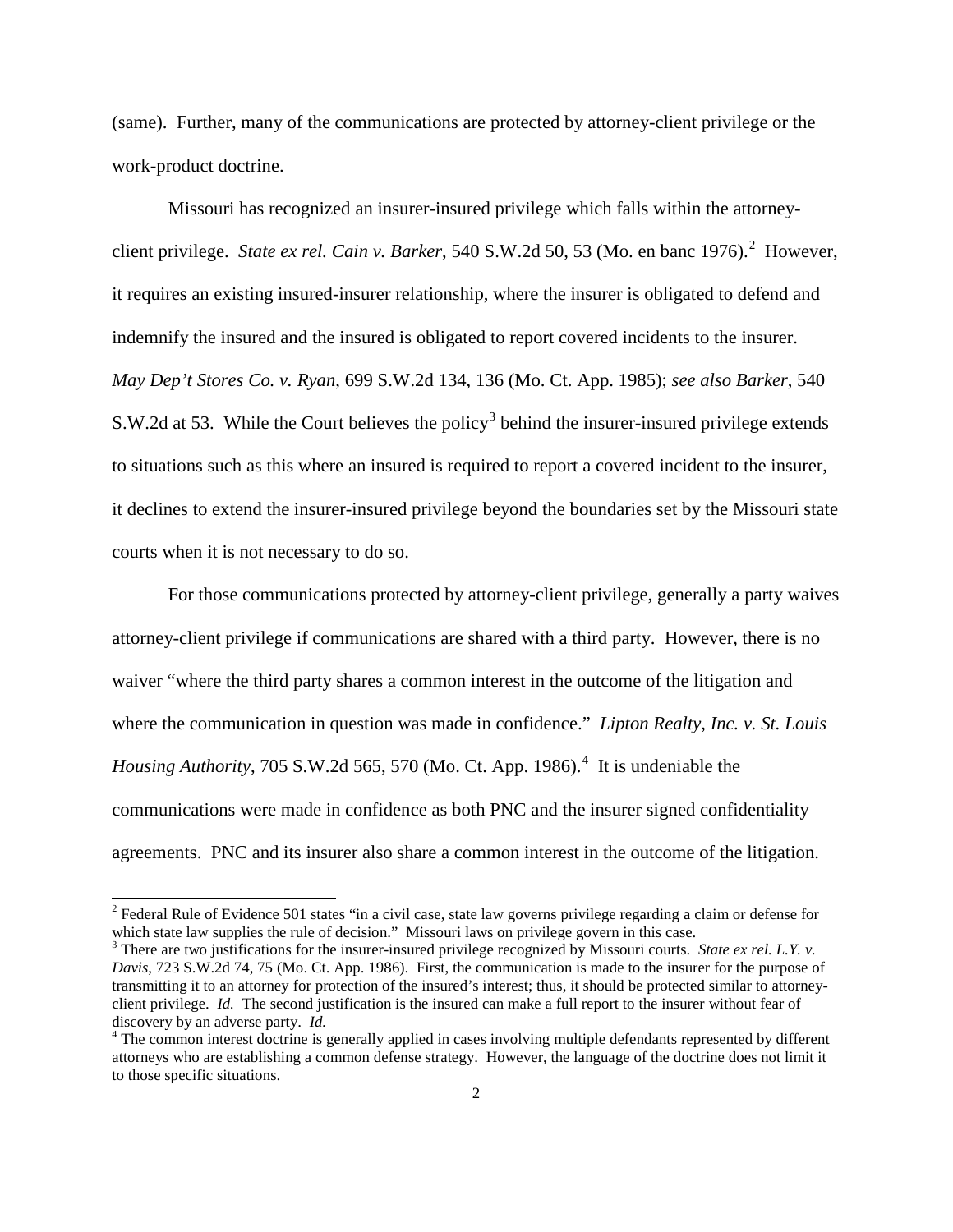An insurer certainly does not wish for an adverse judgment against one if it's insured, even when there is a chance they will not have to provide coverage. The vast majority of the communications between PNC's legal counsel and its insurers are protected. Attached to this order, as Exhibit A, is a list of each communication provided and the Court's determination of whether it is protected by attorney-client privilege.<sup>[5](#page-2-0)</sup>

The Court has reviewed each document submitted and determined all of the documents lack relevance. Additionally, the Court has analyzed if each document is protected by attorneyclient privilege, and a large majority of the documents are protected. The Court will not require disclosure of any of these communications. Those determined to be not privileged are not relevant to the matters before the Court.

 On the issue of imposition of sanctions, the Court will hear oral argument from the parties on whether sanctions are appropriate and the appropriate amount of sanctions, if any. The Court will hear argument on this issue at the post-judgment motions hearing schedule for August 24-26, 2015.

Accordingly,

 $\overline{a}$ 

**IT IS HEREBY ORDERED** that Plaintiffs' Motion to Compel PNC Bank to Produce Insurance Policies and Related Communications [ECF No. 2417] is **DENIED, in part**. So Ordered this 12th day of August, 2015.

E. Dahard Hahan

**E. RICHARD WEBBER SENIOR UNITED STATES DISTRICT JUDGE**

<span id="page-2-0"></span><sup>&</sup>lt;sup>5</sup> Several of the documents are protected by the work-product doctrine as well. Federal Rule of Civil Procedure 26(b)(3) states "a party may not discover documents and tangible things that are prepared in anticipation of litigation or for trial by or for another party or its representative (including the other party's attorney . . . insurer, or agent)."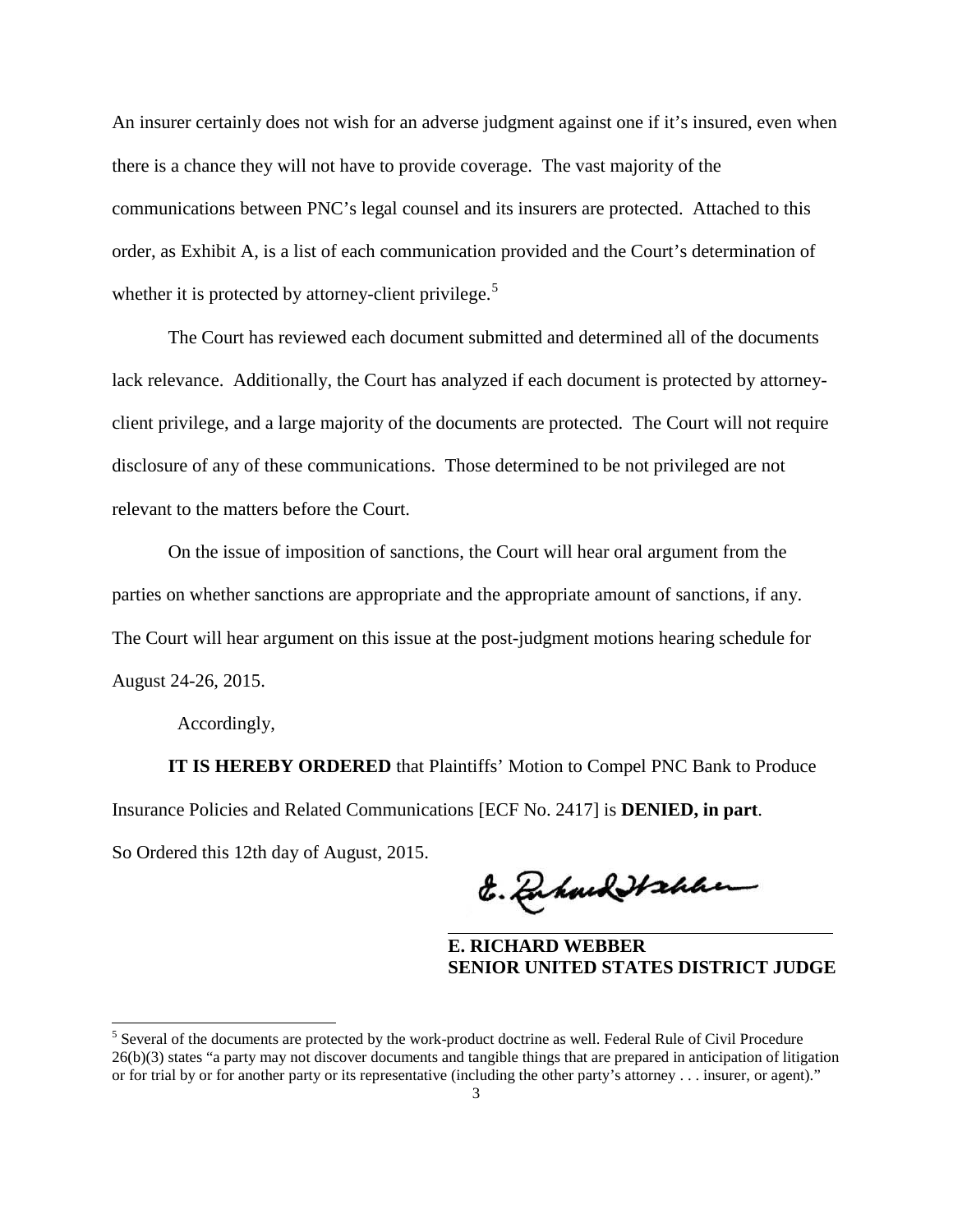## **EXHIBIT A**

A given communication may not be protected from disclosure for several principal reasons, nine

of which the Court has identified:

(1) the communication concerned only underlying facts, and the communication was not shared in order to solicit legal advice;

(2) disclosure of the communication to a third party waived its protection;

(3) no attorney was involved with the communication and the communication did not reflect privileged advice from an attorney;

(4) any attorney involvement was merely as a passive recipient of the communication;

(5) the attorney's advice was not legal in nature;

(6) the communication was not made for the purpose of obtaining the attorney's legal advice;

(7) the communication was made by an employee to whom the privilege does not extend;

(8) the communication was not intended to be confidential; and

(9) the document is attorney work produce, but the party seeking production has demonstrated that the communication is discoverable.

Next to each ruling lists a corresponding number to the principle referenced.

| <b>Document</b> | <b>Ruling</b>       | <b>Reasoning</b> |
|-----------------|---------------------|------------------|
| Letter 10-14-09 | Not Privileged      |                  |
| Letter 10-26-09 | <b>Work Product</b> |                  |
| Letter 10-26-09 | <b>Work Product</b> |                  |
| Letter 10-27-09 | Not Privileged      | 1, 6             |
| Letter 10-27-09 | Not Privileged      | 1, 6             |
| Letter 10-29-09 | Not Privileged      | 1, 6             |
| Letter 10-29-09 | Not Privileged      | 1,6              |
| Letter 11-11-09 | Not Privileged      | 1, 6             |
| Letter 12-10-09 | Not Privileged      | 1, 6             |
| Letter 12-18-09 | Not Privileged      | 1, 6             |
| Letter 01-05-10 | Not Privileged      | 1, 6             |
| Letter 04-22-10 | Privileged          |                  |
| Letter 01-14-15 | Privileged          |                  |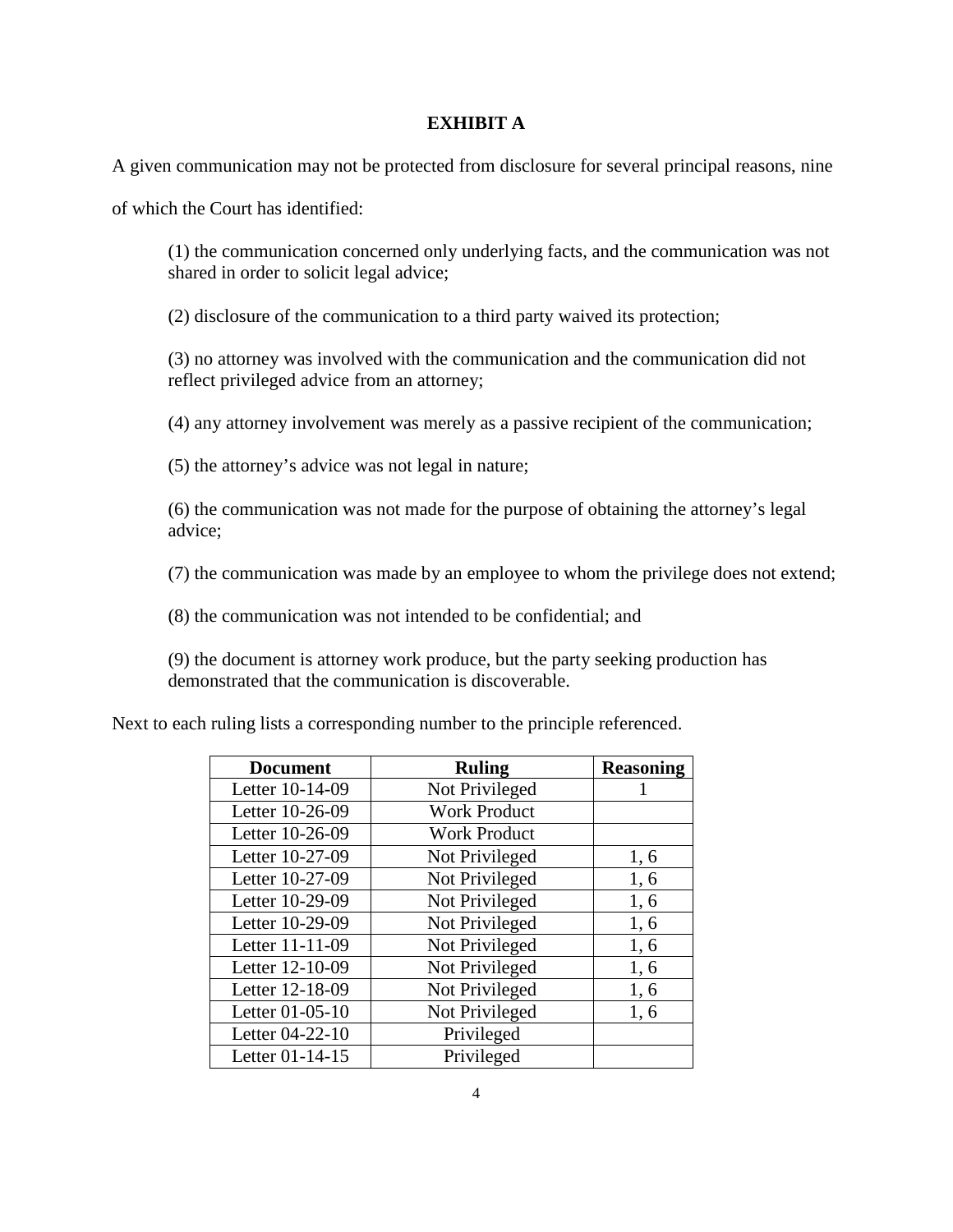| Letter 01-22-15  | Privileged              |  |
|------------------|-------------------------|--|
| Letter 01-22-15  | Privileged              |  |
| Letter 01-27-15  | Privileged              |  |
| Letter 02-10-15  | Privileged              |  |
| Letter 03-10-15  | Privileged              |  |
| Letter 03-10-15  | Privileged              |  |
| Letter 03-17-15  | <b>Work Product</b>     |  |
| Letter 03-30-15  | Privileged              |  |
| Letter 07-09-15  | Privileged              |  |
| OPW <sub>1</sub> | Work Product            |  |
| OPW <sub>3</sub> | <b>Work Product</b>     |  |
| OPW <sub>5</sub> | Copy of Court's Opinion |  |
| <b>OPW 19</b>    | Copy of Court's Opinion |  |
| OPW 49           | <b>Work Product</b>     |  |
| OPW 51           | Copy of Court's Opinion |  |
| <b>OPW 65</b>    | Copy of Court's Opinion |  |
| <b>OPW 95</b>    | <b>Work Product</b>     |  |
| <b>OPW 96</b>    | <b>Work Product</b>     |  |
| <b>OPW 103</b>   | <b>Work Product</b>     |  |
| <b>OPW 104</b>   | <b>Work Product</b>     |  |
| <b>OPW 123</b>   | Not Work Product        |  |
| <b>OPW 124</b>   | <b>Work Product</b>     |  |
| <b>OPW 131</b>   | <b>Work Product</b>     |  |
| <b>OPW 172</b>   | <b>Work Product</b>     |  |
| <b>OPW 191</b>   | <b>Work Product</b>     |  |
| <b>OPW 193</b>   | <b>Work Product</b>     |  |
| <b>OPW 195</b>   | <b>Work Product</b>     |  |
| <b>OPW 198</b>   | Copy of Court's Opinion |  |
| <b>OPW 202</b>   | <b>Work Product</b>     |  |
| <b>OPW 205</b>   | Copy of Court's Opinion |  |
| <b>OPW 226</b>   | <b>Work Product</b>     |  |
| <b>OPW 229</b>   | Work Product            |  |
| <b>OPW 233</b>   | <b>Work Product</b>     |  |
| <b>OPW 236</b>   | <b>Work Product</b>     |  |
| <b>OPW 239</b>   | <b>Work Product</b>     |  |
| <b>OPW 243</b>   | <b>Work Product</b>     |  |
| <b>OPW 245</b>   | <b>Work Product</b>     |  |
| <b>OPW 250</b>   | <b>Work Product</b>     |  |
| <b>OPW 256</b>   | <b>Work Product</b>     |  |
| <b>OPW 262</b>   | <b>Work Product</b>     |  |
| <b>OPW 264</b>   | <b>Work Product</b>     |  |
| <b>OPW 266</b>   | <b>Work Product</b>     |  |
| <b>OPW 271</b>   | <b>Work Product</b>     |  |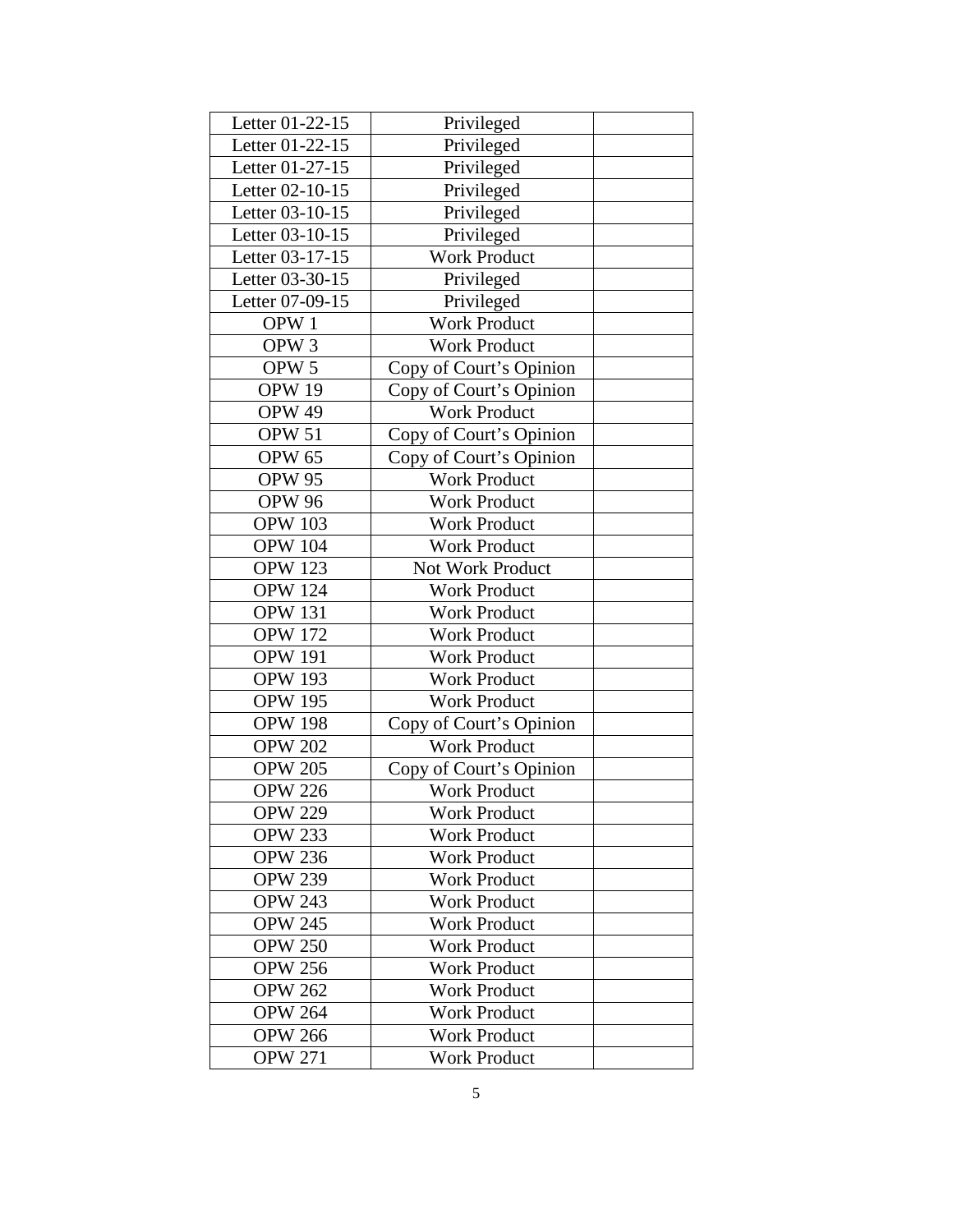| <b>OPW 272</b> | <b>Work Product</b>     |  |
|----------------|-------------------------|--|
| <b>OPW 274</b> | <b>Work Product</b>     |  |
| <b>OPW 276</b> | <b>Work Product</b>     |  |
| <b>OPW 278</b> | <b>Work Product</b>     |  |
| <b>OPW 281</b> | <b>Work Product</b>     |  |
| <b>OPW 284</b> | <b>Work Product</b>     |  |
| <b>OPW 287</b> | <b>Work Product</b>     |  |
| <b>OPW 290</b> | <b>Work Product</b>     |  |
| <b>OPW 292</b> | <b>Work Product</b>     |  |
| <b>OPW 295</b> | <b>Work Product</b>     |  |
| <b>OPW 298</b> | <b>Work Product</b>     |  |
| <b>OPW 301</b> | <b>Work Product</b>     |  |
| <b>OPW 305</b> | <b>Work Product</b>     |  |
| <b>OPW 308</b> | <b>Work Product</b>     |  |
| <b>OPW 312</b> | <b>Work Product</b>     |  |
| <b>OPW 317</b> | <b>Work Product</b>     |  |
| <b>OPW 320</b> | <b>Work Product</b>     |  |
| <b>OPW 324</b> | <b>Work Product</b>     |  |
| <b>OPW 327</b> | <b>Work Product</b>     |  |
| <b>OPW 329</b> | <b>Work Product</b>     |  |
| <b>OPW 331</b> | <b>Work Product</b>     |  |
| <b>OPW 334</b> | <b>Work Product</b>     |  |
| <b>OPW 336</b> | <b>Work Product</b>     |  |
| <b>OPW 338</b> | <b>Work Product</b>     |  |
| <b>OPW 341</b> | <b>Work Product</b>     |  |
| <b>OPW 344</b> | <b>Work Product</b>     |  |
| <b>OPW 354</b> | <b>Work Product</b>     |  |
| <b>OPW 356</b> | <b>Work Product</b>     |  |
| <b>OPW 359</b> | <b>Work Product</b>     |  |
| <b>OPW 369</b> | <b>Work Product</b>     |  |
| <b>OPW 373</b> | <b>Work Product</b>     |  |
| <b>OPW 375</b> | <b>Work Product</b>     |  |
| <b>OPW 387</b> | <b>Work Product</b>     |  |
| <b>OPW 390</b> | <b>Work Product</b>     |  |
| <b>OPW 393</b> | <b>Work Product</b>     |  |
| <b>OPW 396</b> | <b>Work Product</b>     |  |
| <b>OPW 397</b> | <b>Work Product</b>     |  |
| <b>OPW 438</b> | <b>Work Product</b>     |  |
| <b>OPW 439</b> | <b>Work Product</b>     |  |
| <b>OPW 440</b> | <b>Work Product</b>     |  |
| <b>OPW 442</b> | <b>Work Product</b>     |  |
| <b>OPW 444</b> | Copy of Court's Opinion |  |
| <b>OPW 458</b> | Copy of Court's Opinion |  |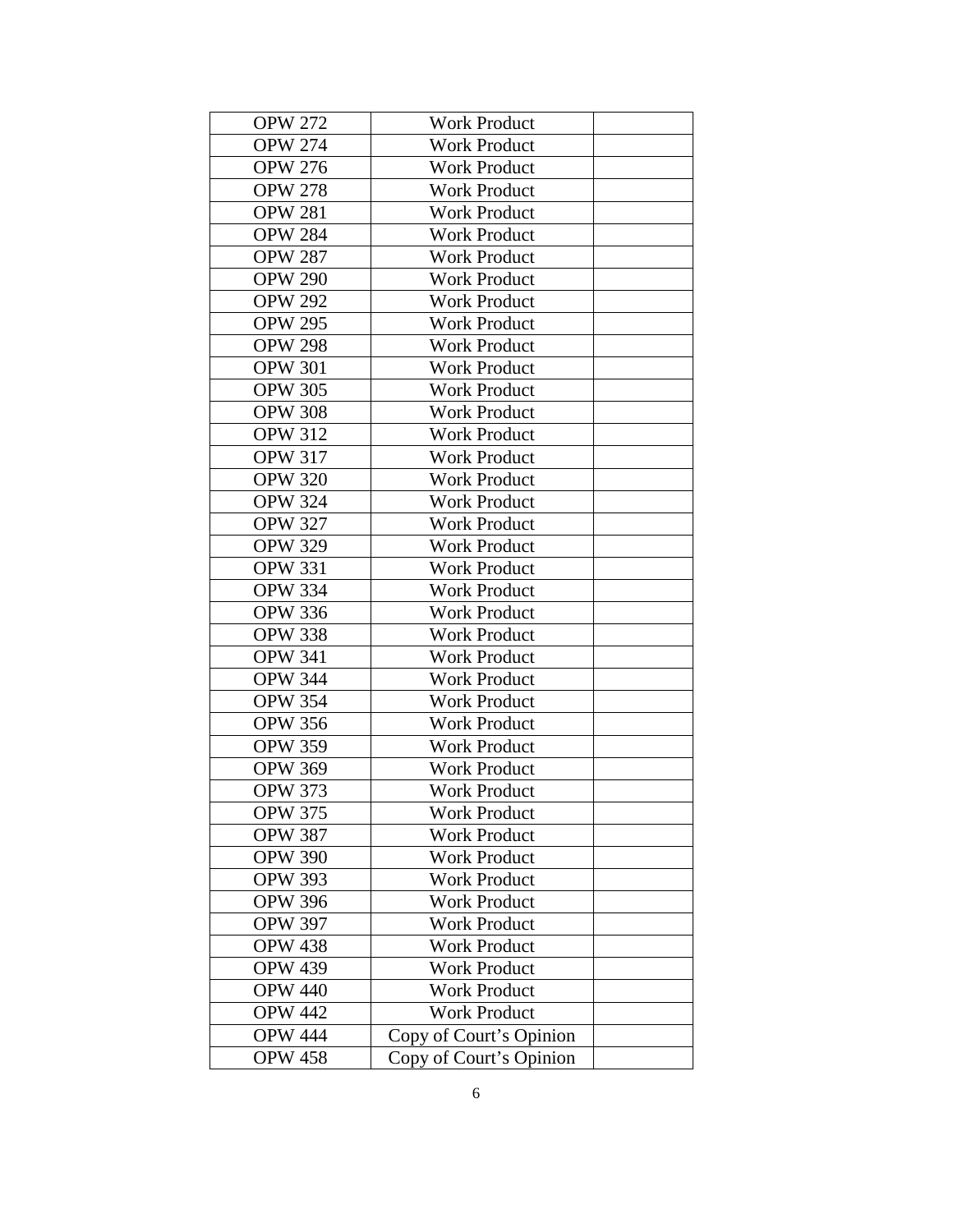| <b>OPW 488</b> | <b>Work Product</b> |              |
|----------------|---------------------|--------------|
| <b>OPW 490</b> | <b>Work Product</b> |              |
| Email 1        | Not Privileged      | $\mathbf{1}$ |
| Email 3        | Privileged          |              |
| Email 8        | Not Privileged      | $\mathbf{1}$ |
| Email 9        | Privileged          |              |
| Email 11       | Not Privileged      | $\mathbf{1}$ |
| Email 13       | Privileged          |              |
| Email 18       | Privileged          |              |
| Email 21       | Privileged          |              |
| Email 24       | Privileged          |              |
| Email 29       | Privileged          |              |
| Email 30       | Not Privileged      | 1            |
| Email 31       | Privileged          |              |
| Email 36       | Privileged          |              |
| Email 37       | Privileged          |              |
| Email 38       | Privileged          |              |
| Email 46       | Privileged          |              |
| Email 51       | Privileged          |              |
| Email 55       | Privileged          |              |
| Email 59       | Privileged          |              |
| Email 61       | Not Privileged      | $\mathbf{1}$ |
| Email 62       | Privileged          |              |
| Email 66       | Privileged          |              |
| Email 70       | Not Privileged      | $\mathbf{1}$ |
| Email 72       | Not Privileged      | 1            |
| Email 75       | <b>Work Product</b> |              |
| Email 76       | Privileged          |              |
| Email 77       | <b>Work Product</b> |              |
| Email 78       | Privileged          |              |
| Email 79       | Privileged          |              |
| Email 80       | <b>Work Product</b> |              |
| Email 83       | <b>Work Product</b> |              |
| Email 84       | Privileged          |              |
| Email 128      | Privileged          |              |
| Email 130      | Privileged          |              |
| Email 133      | Privileged          |              |
| Email 135      | Privileged          |              |
| Email 137      | Privileged          |              |
| Email 140      | Privileged          |              |
| Email 142      | Not Privileged      | $\mathbf{1}$ |
| Email 143      | Not Privileged      | $\mathbf{1}$ |
| Email 144      | Not Privileged      | $\mathbf{1}$ |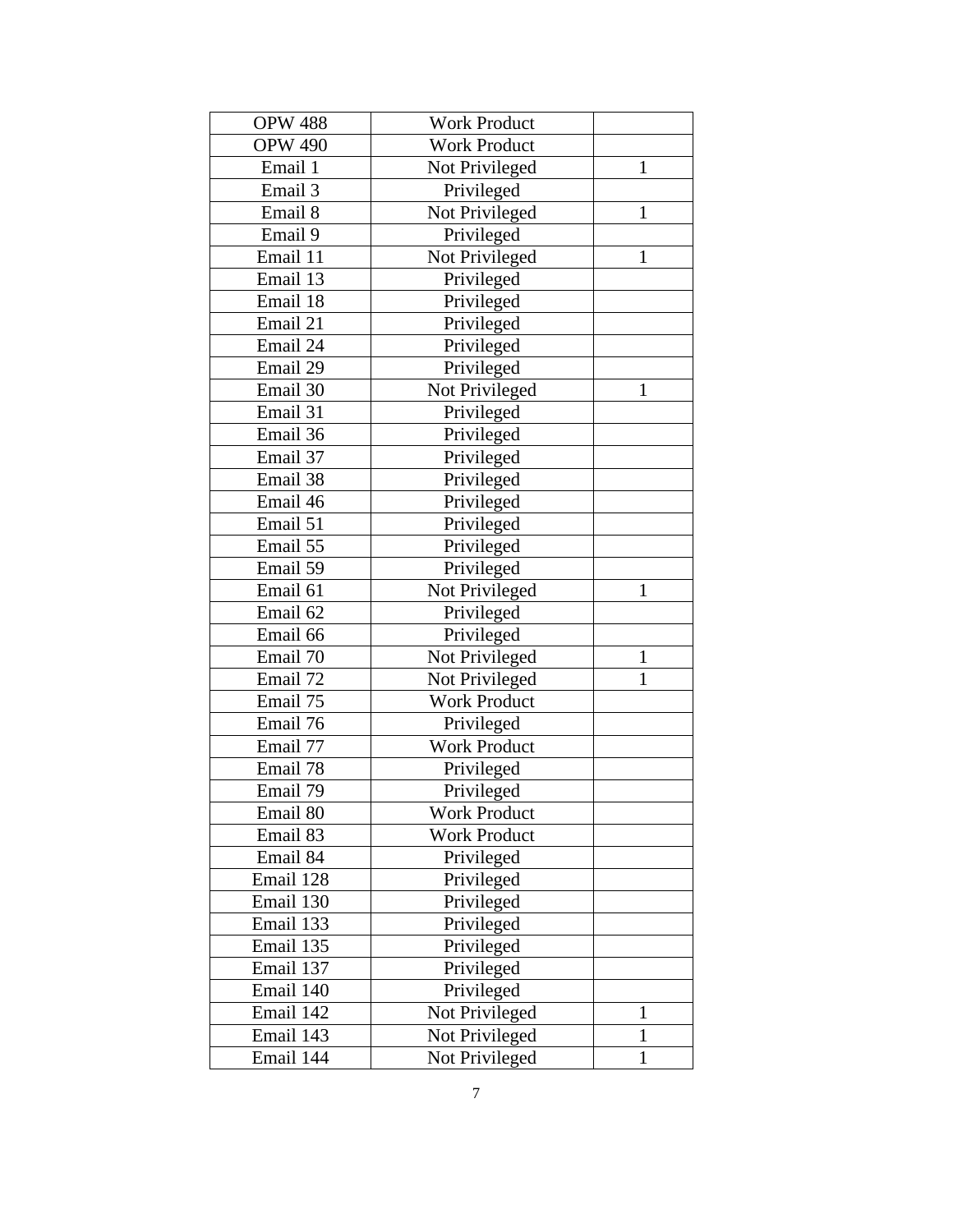| Email 145 | <b>Work Product</b> |              |
|-----------|---------------------|--------------|
| Email 149 | Privileged          |              |
| Email 151 | Privileged          |              |
| Email 152 | <b>Work Product</b> |              |
| Email 154 | Privileged          |              |
| Email 156 | Not Privileged      | 1            |
| Email 158 | Not Privileged      | 1            |
| Email 160 | Not Privileged      | $\mathbf{1}$ |
| Email 162 | Not Privileged      | $\mathbf{1}$ |
| Email 164 | Not Privileged      | $\mathbf{1}$ |
| Email 166 | Not Privileged      | $\mathbf{1}$ |
| Email 168 | Not Privileged      | 1            |
| Email 170 | Not Privileged      | $\mathbf{1}$ |
| Email 172 | Not Privileged      | 1            |
| Email 175 | Not Privileged      | $\mathbf{1}$ |
| Email 179 | Privileged          |              |
| Email 183 | Privileged          |              |
| Email 187 | Privileged          |              |
| Email 194 | Privileged          |              |
| Email 197 | Privileged          |              |
| Email 202 | Privileged          |              |
| Email 208 | Privileged          |              |
| Email 227 | Not Privileged      | $\mathbf{1}$ |
| Email 229 | Not Privileged      | $\mathbf{1}$ |
| Email 231 | Privileged          |              |
| Email 233 | Privileged          |              |
| Email 234 | Privileged          |              |
| Email 236 | Not Privileged      | $\mathbf{1}$ |
| Email 238 | Not Privileged      | $\mathbf{1}$ |
| Email 239 | Not Privileged      | $\mathbf{1}$ |
| Email 240 | Not Privileged      | $\mathbf{1}$ |
| Email 242 | Work Product        |              |
| Email 247 | Privileged          |              |
| Email 249 | <b>Work Product</b> |              |
| Email 254 | Privileged          |              |
| Email 257 | Privileged          |              |
| Email 260 | Not Privileged      | $\mathbf{1}$ |
| Email 261 | Not Privileged      | $\mathbf{1}$ |
| Email 262 | Not Privileged      | 1            |
| Email 263 | Privileged          |              |
| Email 264 | Privileged          |              |
| Email 271 | Not Privileged      | 1            |
| Email 272 | Work Product        |              |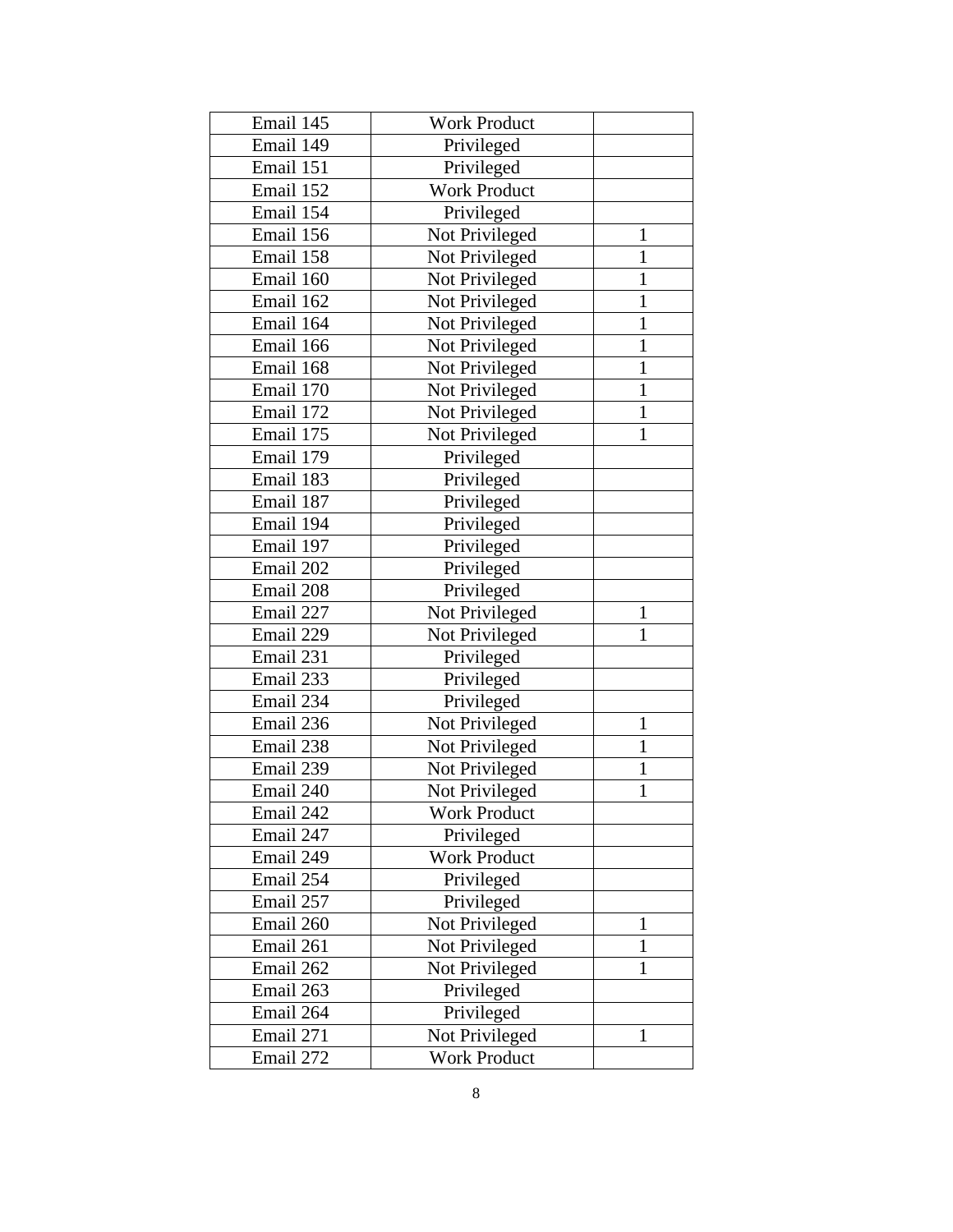| Email 286 | <b>Work Product</b> |             |
|-----------|---------------------|-------------|
| Email 302 | Privileged          |             |
| Email 303 | Not Privileged      | 1           |
| Email 304 | Privileged          |             |
| Email 307 | Privileged          |             |
| Email 308 | Privileged          |             |
| Email 309 | Privileged          |             |
| Email 311 | Privileged          |             |
| Email 312 | Privileged          |             |
| Email 313 | Privileged          |             |
| Email 315 | Privileged          |             |
| Email 316 | Privileged          |             |
| Email 319 | Privileged          |             |
| Email 320 | Privileged          |             |
| Email 321 | Privileged          |             |
| Email 323 | <b>Work Product</b> |             |
| Email 337 | <b>Work Product</b> |             |
| Email 342 | Privileged          |             |
| Email 343 | Privileged          |             |
| Email 346 | Privileged          |             |
| Email 348 | Privileged          |             |
| Email 349 | Privileged          |             |
| Email 354 | Privileged          |             |
| Email 355 | Privileged          |             |
| Email 358 | <b>Work Product</b> |             |
| Email 363 | Privileged          |             |
| Email 365 | Privileged          |             |
| Email 367 | Privileged          |             |
| Email 376 | Privileged          |             |
| Email 377 | Privileged          |             |
| Email 383 | Privileged          |             |
| Email 384 | Privileged          |             |
| Email 387 | <b>Work Product</b> |             |
| Email 401 | Not Privileged      | Ins. Policy |
| Email 489 | Privileged          |             |
| Email 491 | Privileged          |             |
| Email 493 | Privileged          |             |
| Email 494 | <b>Work Product</b> |             |
| Email 497 | Not Privileged      | 1           |
| Email 498 | Privileged          |             |
| Email 500 | Privileged          |             |
| Email 503 | Privileged          |             |
| Email 505 | Privileged          |             |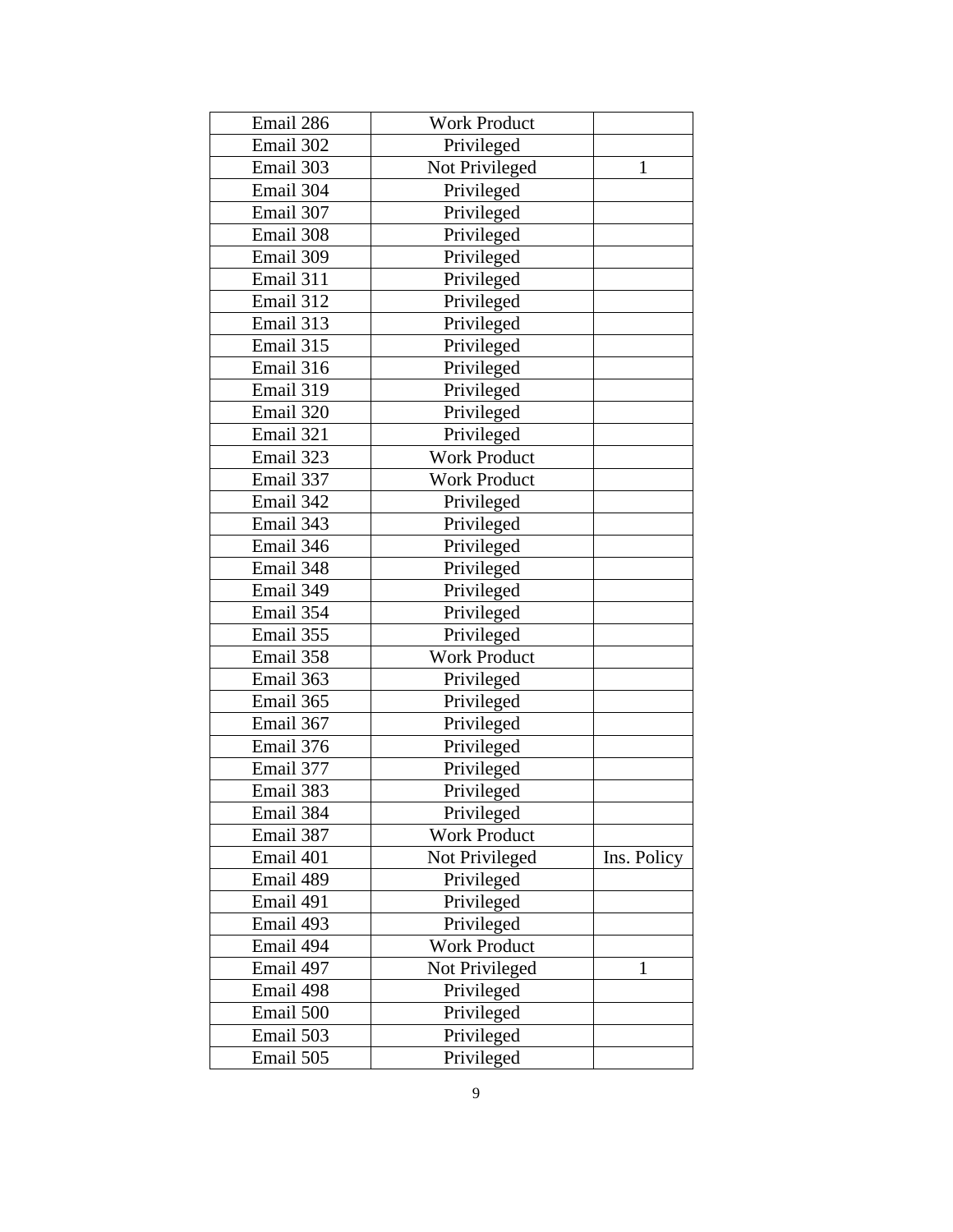| Email 506 | Privileged          |              |
|-----------|---------------------|--------------|
| Email 508 | Privileged          |              |
| Email 509 | Privileged          |              |
| Email 510 | Privileged          |              |
| Email 512 | Privileged          |              |
| Email 514 | Privileged          |              |
| Email 515 | Privileged          |              |
| Email 517 | Privileged          |              |
| Email 519 | Not Privileged      | 1            |
| Email 521 | Privileged          |              |
| Email 522 | Privileged          |              |
| Email 523 | Not Privileged      | $\mathbf{1}$ |
| Email 525 | Not Privileged      | $\mathbf{1}$ |
| Email 557 | Privileged          |              |
| Email 559 | Privileged          |              |
| Email 561 | Privileged          |              |
| Email 563 | Privileged          |              |
| Email 564 | Privileged          |              |
| Email 565 | Not Privileged      | $\mathbf{1}$ |
| Email 566 | Privileged          |              |
| Email 568 | <b>Work Product</b> |              |
| Email 573 | <b>Work Product</b> |              |
| Email 577 | <b>Work Product</b> |              |
| Email 582 | Privileged          |              |
| Email 584 | Privileged          |              |
| Email 586 | Privileged          |              |
| Email 588 | Not Privileged      | 1            |
| Email 589 | Privileged          |              |
| Email 590 | Not Privileged      | $\mathbf{1}$ |
| Email 591 | Not Privileged      | $\mathbf{1}$ |
| Email 593 | Privileged          |              |
| Email 595 | Privileged          |              |
| Email 597 | Privileged          |              |
| Email 599 | Privileged          |              |
| Email 601 | Privileged          |              |
| Email 603 | Privileged          |              |
| Email 605 | Privileged          |              |
| Email 607 | Not Privileged      | 1            |
| Email 608 | <b>Work Product</b> |              |
| Email 610 | <b>Work Product</b> |              |
| Email 630 | Privileged          |              |
| Email 631 | Privileged          |              |
| Email 633 | Privileged          |              |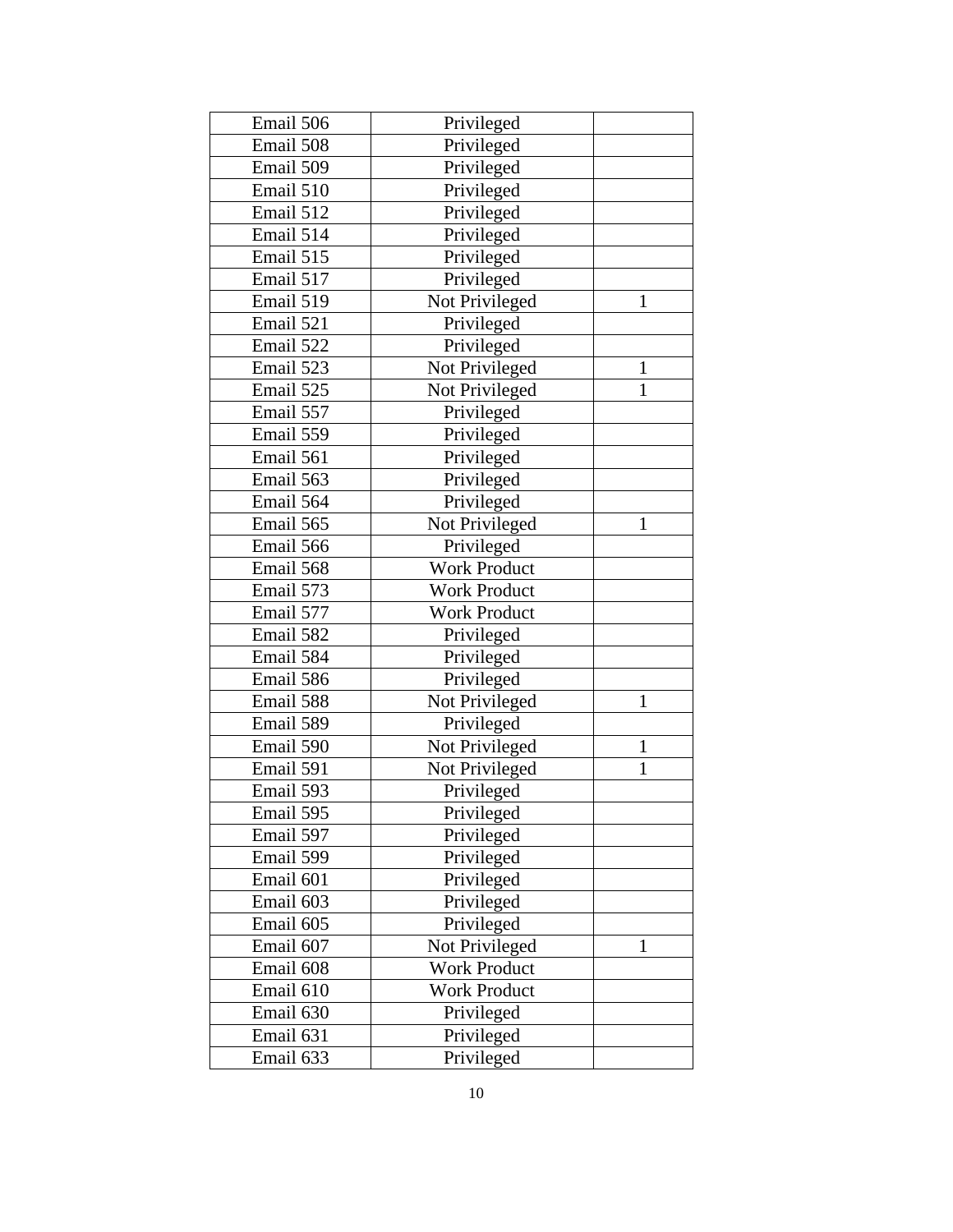| Email 634        | <b>Work Product</b> |  |
|------------------|---------------------|--|
| Email 637        | Privileged          |  |
| Email 641        | Privileged          |  |
| Email 643        | Privileged          |  |
| Weav. 1          | Privileged          |  |
| Weav. 6          | Privileged          |  |
| Weav. 17         | Privileged          |  |
| Weav. 19         | Privileged          |  |
| Weav. 21         | Privileged          |  |
| Weav. 24         | Privileged          |  |
| Weav. 25         | Privileged          |  |
| Weav. 28         | Privileged          |  |
| Weav. 32         | Privileged          |  |
| Weav. 36         | Privileged          |  |
| Weav. 38         | Privileged          |  |
| Weav. 43         | Privileged          |  |
| Weav. 49         | Privileged          |  |
| Weav. 54         | Privileged          |  |
| Weav. 59         | Privileged          |  |
| Weav. 60         | Privileged          |  |
| Weav. 62         | Privileged          |  |
| Weav. 64         | Privileged          |  |
| Weav. 67         | Privileged          |  |
| Weav. 69         | Privileged          |  |
| Weav. 71         | Privileged          |  |
| Weav. 75         | Privileged          |  |
| Weav. 76         | Privileged          |  |
| Weav. 81         | Privileged          |  |
| Weav. 89         | Privileged          |  |
| Weav. 91         | Privileged          |  |
| Weav. 92         | Privileged          |  |
| Weav. 93         | Privileged          |  |
| Weav. 96         | Privileged          |  |
| Weav. 99         | Privileged          |  |
| <b>Weav.</b> 101 | Privileged          |  |
| <b>Weav.</b> 104 | Privileged          |  |
| Weav. 106        | Privileged          |  |
| <b>Weav. 108</b> | Privileged          |  |
| Weav. 111        | Privileged          |  |
| Weav. 115        | Privileged          |  |
| <b>Weav.</b> 116 | Privileged          |  |
| <b>Weav.</b> 118 | Privileged          |  |
| <b>Weav.</b> 120 | Privileged          |  |